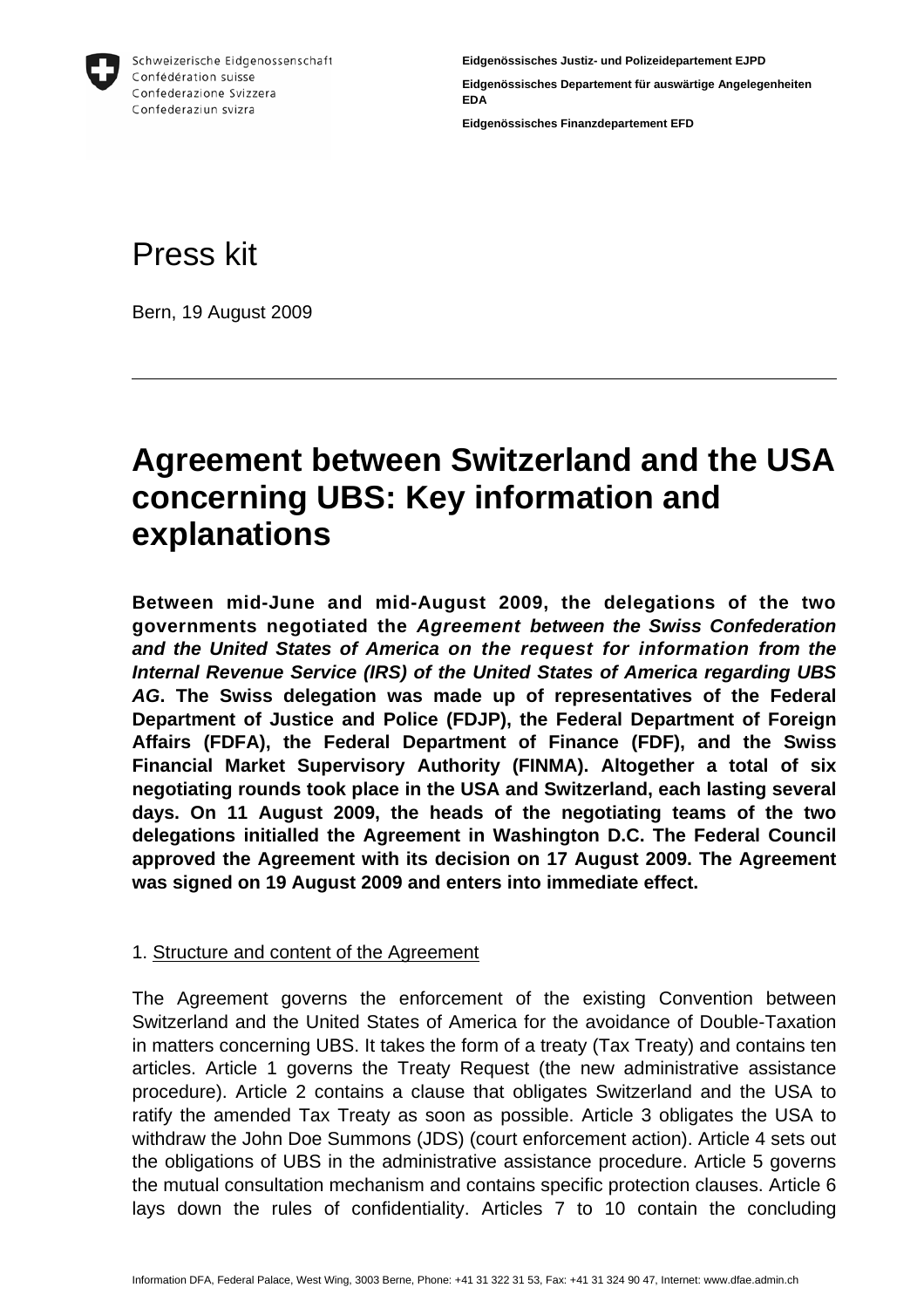provisions concerning entry into force, amendment, duration and termination of the Agreement.

Since the Agreement governs only the execution of the existing Convention for the Avoidance of Double-Taxation between Switzerland and the USA in matters concerning UBS, it can be concluded by the Federal Council in its own authority.

## 2. Evaluation of the Agreement

The Agreement resolves the conflict over sovereignty with the USA along the lines provided for in the Tax Treaty, which is consistent with the laws of both nations, respecting them in their totality. From the Swiss perspective, this negotiated solution has the following advantages:

- It settles the potential conflict between the respective legal orders of Switzerland and USA now that the USA has agreed to forgo unilateral measures to obtain information and instead has adopted information exchange as set out in the Tax Treaty;
- It safeguards Switzerland's legal order, by ensuring that customer information may only be transferred to the USA via the administrative assistance procedure, that is consistent with legal orders of the two nations.
- The legal protection of those concerned provided for in Swiss law (right of appeal) remains intact since no amendments have been made to existing procedural law.
- It releases UBS from the threat of the JDS and from any possible new penal measures.
- The settlement of the conflict concerning legal orders and sovereignty consolidates Switzerland's relations with the USA (one of Switzerland's major political and economic partners).

## 3. The most important points in detail

The Agreement provides for an immediate halt to the pending enforcement action before the responsible Miami court in the context of the John Doe Summons in favour of an administrative assistance procedure on the basis of the valid Tax Treaty between Switzerland and the USA. Complete withdrawal of the JDS itself will take place at a later date. The new request for administrative assistance will be based on very specific criteria defined in a model mechanism that, in the UBS case and in the framework of valid Swiss law and judicial practice, enables cases of "tax fraud or the like" to be identified in accordance with the Tax Treaty and relevant information to be delivered to the US tax authorities (IRS) by means of an administrative assistance procedure. According to UBS approximately 4,450 accounts will come under this mechanism.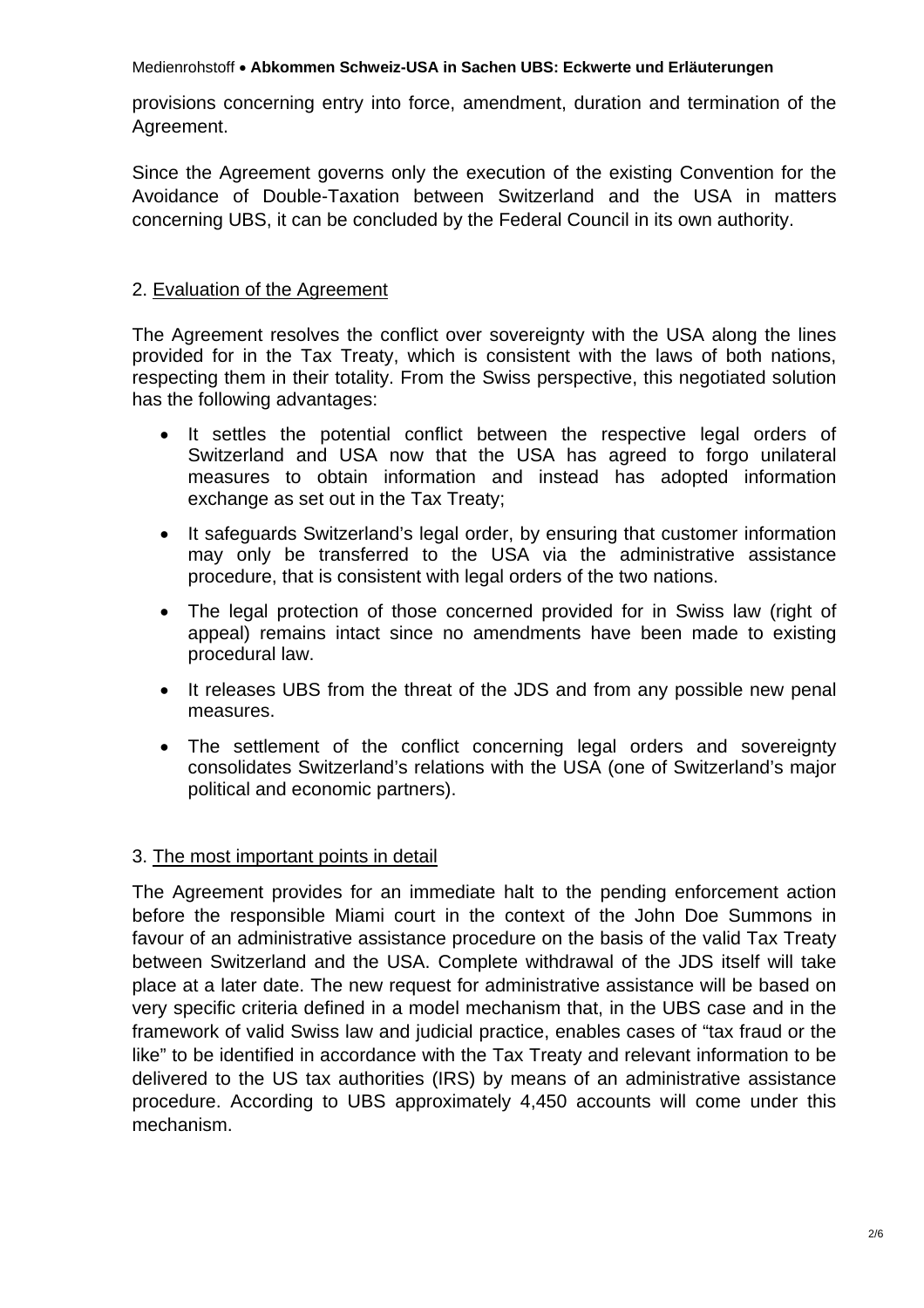The exact criteria for processing the request for administrative assistance are governed in an Annex to the Agreement. At the request of the USA, the Annex will be published not earlier than 90 days from the date of signing the Agreement (Article 6) in the interests of a successful execution of the voluntary disclosure program. The rights of the parties concerned remain protected.

## Switzerland's obligations:

The Federal Tax Administration (SFTA) must establish a special task force to respond to the new request for administrative assistance (Treaty Request). In this way, it is obliged to render its final decisions concerning the disclosure of demanded information in the first 500 cases within 90 days of receipt of the Treaty Request and in remaining cases no later than 360 days from receipt of the Treaty Request.

The obligations on UBS correspond to this obligation. These are set out in the same way in a separate agreement between it and the IRS.

## Obligations of the USA:

The IRS undertakes to withdraw the so-called enforcement action (i.e. the request for enforcement through the court) in the context of the JDS process immediately after the signing of the Agreement, and to refrain from making any further such actions to UBS while the Agreement remains in force. After the signing of the Agreement, the JDS will remain formally pending although it will not be enforced after this point in time.

An important milestone will be the definitive withdrawal of the JDS on 31 December 2009 (i.e. withdrawal with prejudice that excludes the possibility of renewed enforcement) with respect to those accounts that are not covered by the new Treaty Request. From this point in time, the JDS will be limited to those cases for which a request for administrative assistance remains outstanding with the SFTA.

In the event that on or after 1 January 2010, already 10,000 accounts have been disclosed in the framework of the voluntary disclosure program of the IRS (information transferred via the administrative assistance procedure will also be included), pursuant to the Agreement, the JDS must be definitively withdrawn with prejudice for all accounts and/or customers covered by the JDS – which also means for those accounts or customers that fall under the Treaty Request.

If this is not achieved, however, the JDS will be definitively withdrawn within 370 days of the signing of the Agreement also for those customers or accounts which fall under the Treaty Request.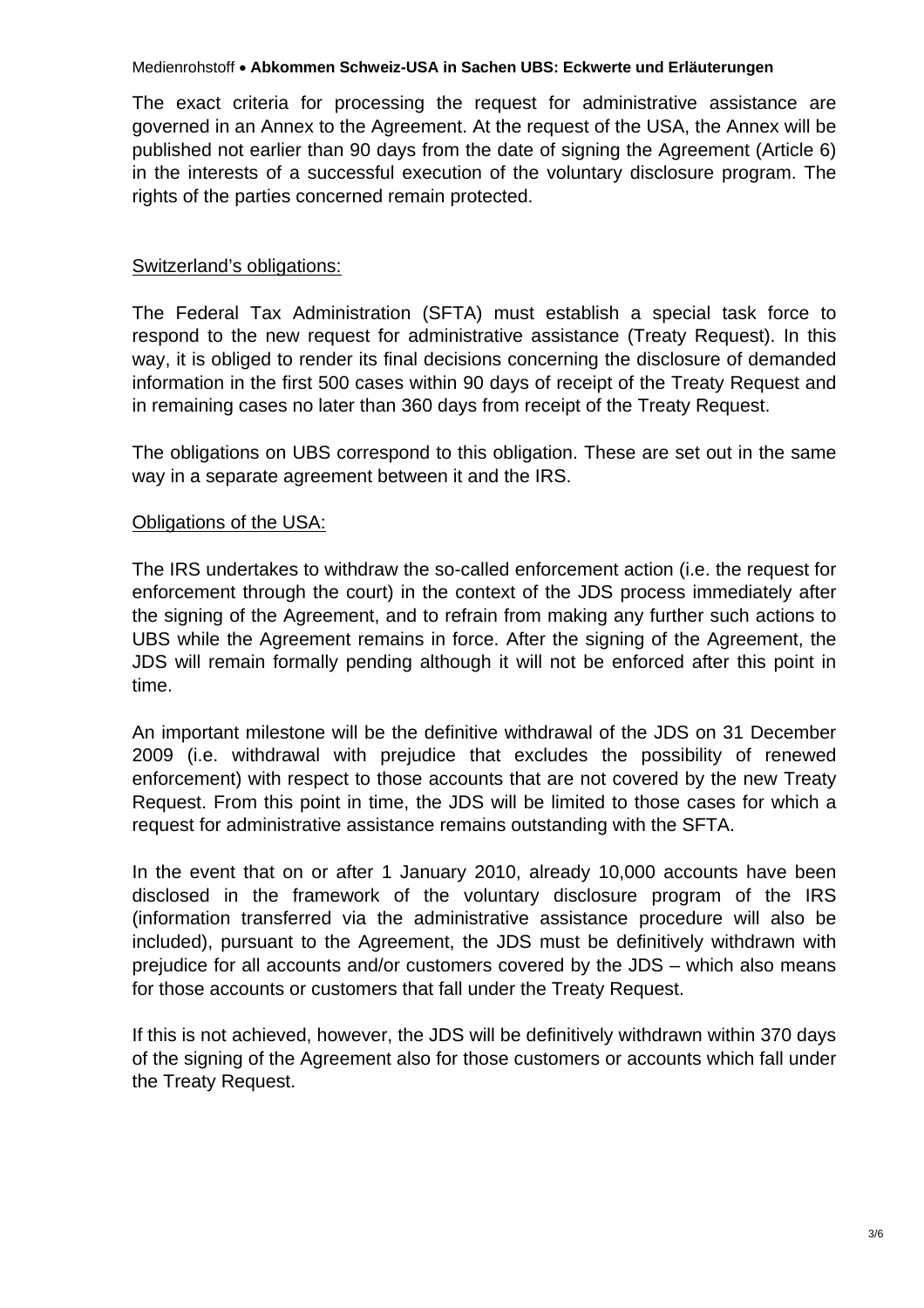## Constellation of cases falling under administrative assistance in accordance with the valid Tax Treaty between Switzerland and the USA

The new Treaty Request is based on very specific criteria set out in a mutually agreed-upon mechanism to enable the exchange of information as is necessary for the prevention of "tax fraud and the like" that derives from UBS AG's special legal situation (in particular the existence of a deferred prosecution agreement in which the collusive conduct of the bank and its customers are acknowledged). This mechanism facilitates both the identification of specific cases of tax fraud and the like in accordance with the Tax Treaty as well as the disclosure of requested information – under the condition of a successful administrative assistance procedure that meets constitutional requirements. As a result of the adequate scope for identification, according to valid law and the most recent practice of the Swiss Federal Administrative Court (decision of 5 March 2009) in relation to the USA, it is permissible to disclose account information in individual cases even without the IRS being in possession of the name of the bank customer in question at the time of submitting the request.

In accordance with Article 26 of the Tax Treaty between Switzerland and the USA, the competent authorities are to exchange the information to be disclosed in accordance with the tax legislations of the two Contracting Parties that is necessary for the prevention of tax fraud or the like in relation to the taxes falling under the Agreement.

The Agreement is based on an interpretation of the term "tax fraud or the like" which in relation to the USA together with cases of fraudulent behaviour also includes serious tax offences as cases eligible for administrative assistance.

Since US law does not recognise the decisive distinction between tax evasion and tax fraud made in Swiss law, in section 10 of the Protocol to the Tax Treaty, there are further explanatory comments on Article 26 of the Tax Treaty between Switzerland and the USA. In particular, the term tax fraud is described in greater detail. This term includes in accordance with par. 1 of the above section in the Protocol "fraudulent conduct that causes or is intended to cause an illegal and substantial reduction in the amount of tax paid to a Contracting State".

This definition of the term tax fraud, as applied in the Treaty, is broader than that that defined in domestic criminal law, which presupposes deceitful conduct. The provision mentioned in the Protocol does not presuppose "deceitful" conduct but only "fraudulent" conduct.

Thus "fraudulent conduct" is understood on the one hand, in accordance with section 10 par. 2, first sentence, as conduct that involves forged or falsified documents and/or scheme of lies constructed to deceive tax authorities. On the other hand, according to the express wording of section 10, par. 2, third sentence, the term "fraudulent conduct" also includes such conduct in the area of taxation for which the requested contracting state can collect information in accordance with its law or its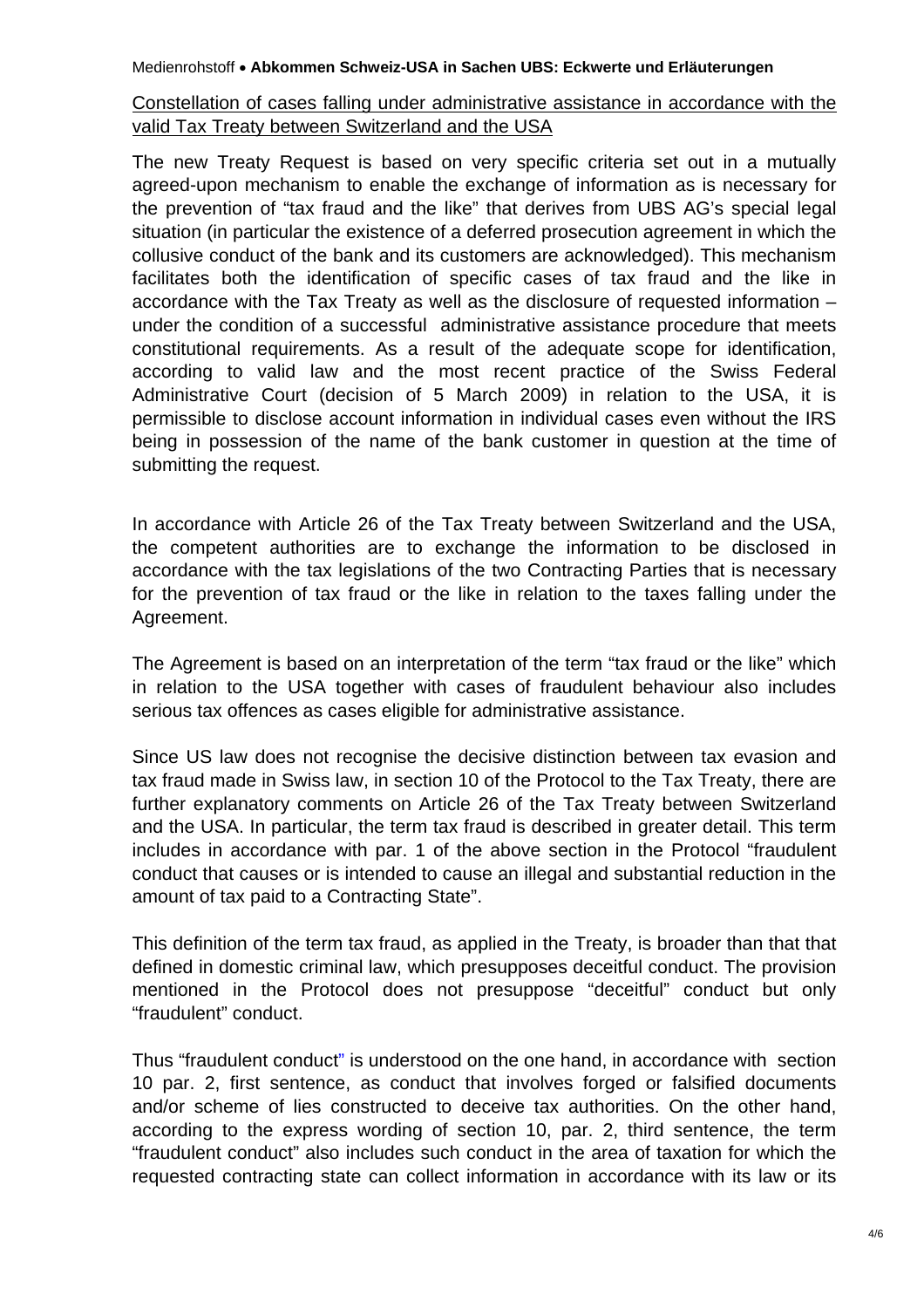administrative practice. According to the teleology of the Protocol to the Tax Treaty, the tax authorities of the requesting State ought to be accorded at least the same information rights as those which the authorities of the requested State are accorded in domestic law. For the rest, the list according to section 10, par. 2 second sentence has been compiled solely for the purpose of providing examples and is not exhaustive.

Thus, the definition of tax fraud in the meaning of the Tax Treaty between Switzerland and the USA for the constellations of cases considered eligible for administrative assistance not only covers conventional acts of fraud with the aim of deceiving the tax authorities as defined in criminal law relating to tax offences (counterfeiting of documents, deceitful conduct through schemes of lies) but also tax offences for which national law or practice provides for the tax authorities to obtain information by coercive means. The definition of tax fraud in the Tax Treaty would apply in cases of serious tax offences such as continuous tax evasion involving large amounts.

Once the new Tax Treaty between Switzerland and the USA is in effect, this interpretation of "fraud or the like" is no longer relevant because the new standard of administrative assistance according to the OECD Model Agreement in relation to tax evasion in any case goes further than that used in the current Tax Treaty.

## Consultation mechanism and safeguard

Article 5 of the Agreement contains a control and consultation mechanism. As a confidence-building measure, the establishment of a joint assessment to take place on a quarterly basis has been agreed to ensure that outstanding problems are identified in good time and discussed.

In addition, it is stipulated that either of the two parties can at any time demand additional consultations on the implementation, interpretation or application of the Agreement, and that this must take place within a period of 30 days.

In this way immediate consultations can be demanded on appropriate measures in order to ensure fulfilment of the Agreement if it appears that one party cannot fulfil, or cannot fulfil in time, an obligation.

Finally, a rebalancing mechanism can be applied in the event that the actual and anticipated results differ significantly from what can reasonably be expected within 370 days after signing the Agreement. In this case the US government could - after all channels for consultation and the possibility existing at any time to renegotiate an agreement have been exhausted - take appropriate measures to restore the balance between the rights and obligations under the Agreement. In this sense, a prolongation of the time until the definitive withdrawal of the JDS process in particular could be envisaged.